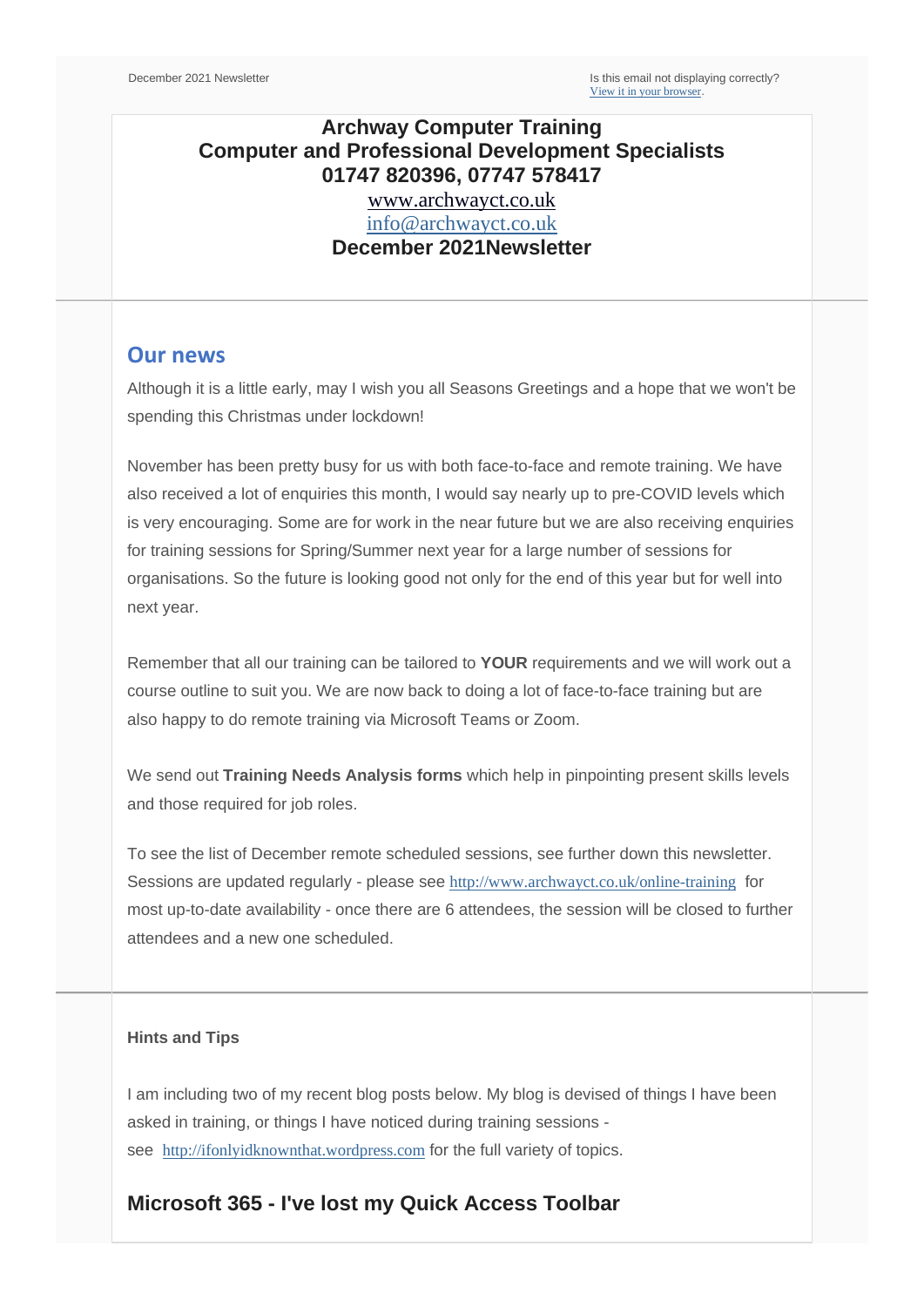As those of you who are Microsoft 365 users will know, Microsoft are continually making changes to it!

Recently, my Quick Access Toolbar has no longer been showing at the top left of my window.

To get it back, from the application you are using, click **File - Options**, then at the left click **Quick Access Toolbar.**

| <b>PowerPoint Options</b> |                                        |                          |           |                                                   | $\gamma$ |        |
|---------------------------|----------------------------------------|--------------------------|-----------|---------------------------------------------------|----------|--------|
| General                   | 다고 Customize the Quick Access Toolbar. |                          |           |                                                   |          |        |
| Proofing                  |                                        |                          |           |                                                   |          |        |
| Save                      | Choose commands from: 1                |                          |           | Customize Quick Access Toolbar: 1                 |          |        |
|                           | Popular Commands                       |                          |           | For all documents (default)                       |          |        |
| Language                  |                                        |                          |           |                                                   |          |        |
| <b>Ease of Access</b>     | <separator></separator>                | A                        |           | 뿌<br>From Beginning [Start From Beginn            |          |        |
| Advanced                  | <b>Action Settings</b>                 |                          |           | $\overline{\smash{\bigtriangledown}}$<br>Spelling |          |        |
|                           | <b>Add Animation</b>                   | ь                        |           |                                                   |          |        |
| Customize Ribbon          | <b>Add Table</b>                       |                          |           |                                                   |          |        |
|                           | <b>Animation Pane</b><br>92            |                          |           |                                                   |          |        |
| Quick Access Toolbar      | <b>Animation Styles</b><br>50          | Þ                        |           |                                                   |          |        |
| Add-ins                   | H<br>AutoSave                          |                          |           |                                                   |          |        |
|                           | <b>Bring Forward</b>                   |                          |           |                                                   |          |        |
| <b>Trust Center</b>       | <b>Bring to Front</b>                  |                          |           |                                                   |          |        |
|                           | <b>Bullets</b>                         | l۴                       |           |                                                   |          |        |
|                           | Lè<br>Copy                             |                          |           |                                                   |          |        |
|                           | X<br>Cut                               |                          | $Add$ >>  |                                                   |          |        |
|                           | $A^{\check{}}$<br>Decrease Font Size   |                          | << Remove |                                                   |          |        |
|                           | K<br><b>Draw Table</b>                 |                          |           |                                                   |          |        |
|                           | 唈<br><b>Duplicate Slide</b>            |                          |           |                                                   |          |        |
|                           | pη<br>Email                            |                          |           |                                                   |          |        |
|                           | Þ<br>Eyedropper [Eyedropper Text Fill] |                          |           |                                                   |          |        |
|                           | Font                                   | œ                        |           |                                                   |          |        |
|                           | $\overline{A}$ Font Color              | $\mathbf{F}$             |           |                                                   |          |        |
|                           | <b>Font Size</b>                       | 囸                        |           |                                                   |          |        |
|                           | s,<br>Format Background                | $\overline{\phantom{a}}$ |           |                                                   |          |        |
|                           | Show Quick Access Toolbar              |                          |           | Modify                                            |          |        |
|                           | Toolbar Position<br>Above Ribbon       |                          |           | $\circ$<br>Customizations:<br>Reset ▼             |          |        |
|                           | $\vee$ Always show command labels      |                          |           | Import/Export ▼<br>ТO                             |          |        |
|                           |                                        |                          |           |                                                   |          |        |
|                           |                                        |                          |           | <b>OK</b>                                         |          | Cancel |

Towards the bottom of the dialog box, check the **Show Quick Access Toolbar**. From the **Toolbar Position** dropdown, select whether you want the toolbar to be shown **Above Ribbon** or **Below Ribbon**. Click **OK**. Your **Quick Access Toolbar** will now be visible.

Find out more information about our [Microsoft training](http://www.archwayct.co.uk/microsoft-office-training) in Wiltshire. Dorset, Somerset and Hampshire.

<hr size=2 width="100%" align=center>

# **Changing name on Zoom**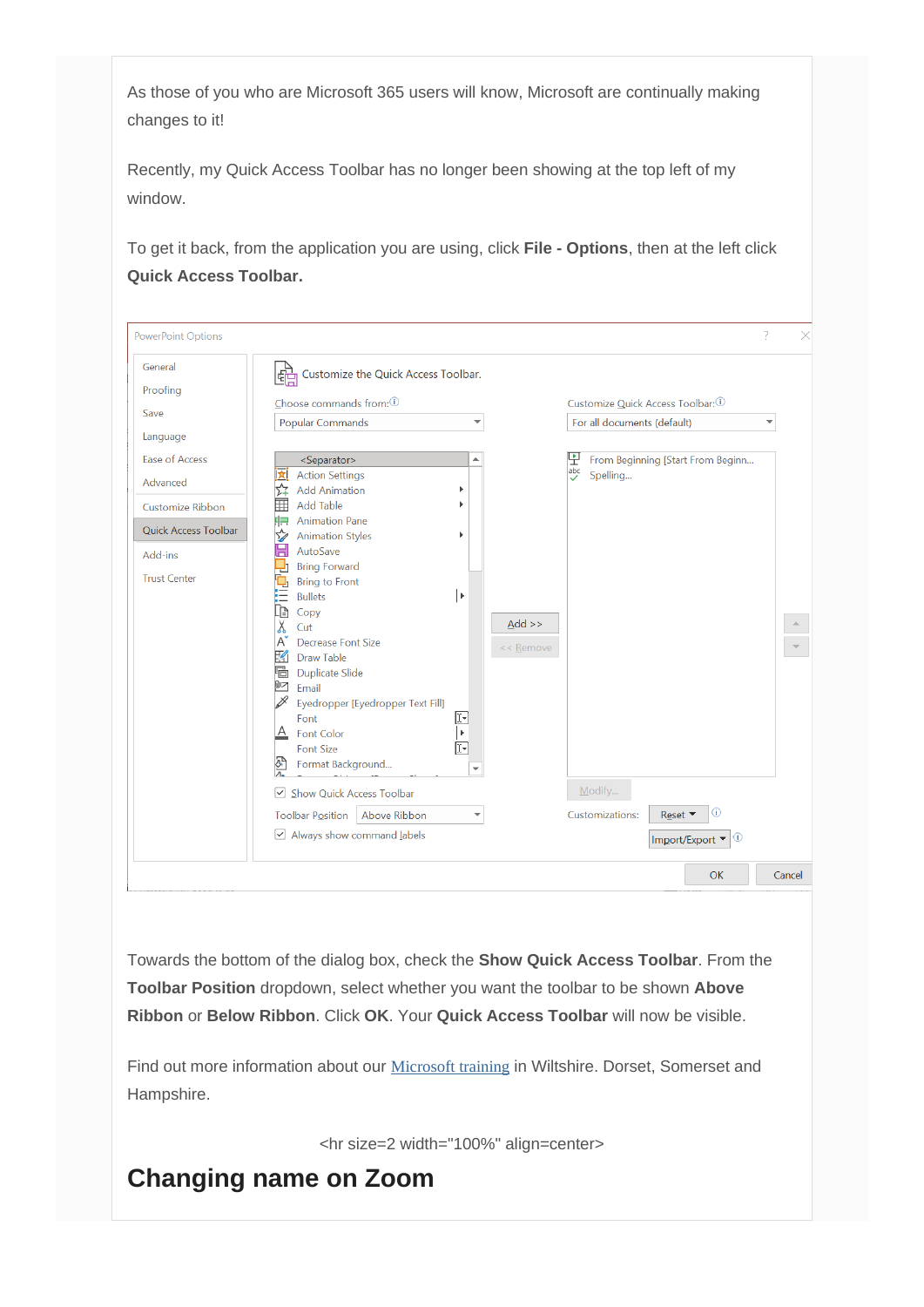Sometimes you may have borrowed someone else's computer for a Zoom meeting, so the person's name to whom the computer belongs is what is seen by the other meeting participants.

You can change the name however; to do so, click on **Participants** and in the **Participants**  pane, find your name, then at the right of it , click **More**. Click **Rename**. you will be asked to enter a new screen name. Type in your name, then click **OK**. Your name will now appear.

Find out more about ou[r](http://www.archwayct.co.uk/) **[IT training](http://www.archwayct.co.uk/)** in Wiltshire, Dorset, Somerset and Hampshire.

# **Online Training Sessions**

Since it is difficult at present to provide face-to-face training, we are pleased to be able to announce some interactive short training sessions.

Sessions will be conducted using WebEx or Zoom and will be limited to 6 people. Once a session is full, new dates will be released.

Training files and a meeting invitation will be sent out to participants in advance of the training session. Sessions are updated regularly **[here](http://www.archwayct.co.uk/online-training)**.

[email us](mailto:janet@archwayct.co.uk?subject=Online%20training)**. To find out more details, ring on the mobile number at the top of this newsletter, or fill in our online [contact form](http://www.archwayct.co.uk/contact)**.

| <b>Date</b>                 | <b>Time</b>        | <b>Session</b>                                                                                                                                    | <b>Cost</b>    |
|-----------------------------|--------------------|---------------------------------------------------------------------------------------------------------------------------------------------------|----------------|
| 1st                         | $11:30 -$          | Microsoft Project - Consolidating Projects in a Master Plan, Pooling                                                                              | $E30 +$        |
| <b>December</b>             | 13:00              | resources across Projects                                                                                                                         | VAT            |
| 1st                         | $14:00 -$          | Communication Skills - Questioning Techniques, Listening Skills,                                                                                  | $E50 +$        |
| December                    | 16:00              | Aggressive, Defensive and Assertive Behaviour                                                                                                     | VAT            |
| 1st                         | $16:20 -$          | Using Zoom for Remote Working                                                                                                                     | $£15 +$        |
| December                    | 17:00              |                                                                                                                                                   | <b>VAT</b>     |
| 2 <sub>nd</sub>             | $09:30 -$          | <b>Crystal Reports - Formulas and Functions</b>                                                                                                   | $E35+$         |
| December                    | 11:00              |                                                                                                                                                   | <b>VAT</b>     |
| 2 <sub>nd</sub><br>December | $11:30 -$<br>12:30 | Outlook - Email Rules and Alerts, Creating a Task from an Email,<br>Creating an Appointment from an Email, Quick Parts, Email<br><b>Templates</b> | $£25 +$<br>VAT |
| 2 <sub>nd</sub>             | $13:30 -$          | Using Outlook for Time Management                                                                                                                 | $£30 +$        |
| December                    | 14:30              |                                                                                                                                                   | <b>VAT</b>     |
| 2 <sub>nd</sub>             | $15:00 -$          | Microsoft Project - Baselining a Project and Tracking Progress                                                                                    | $£25 +$        |
| December                    | 16:00              |                                                                                                                                                   | VAT            |
| 3rd                         | $09:00 -$          | Introduction to Microsoft Teams                                                                                                                   | $£50+$         |
| December                    | 12:00              |                                                                                                                                                   | VAT            |
| 3rd<br>December             | $13:45 -$<br>14:45 | Time Management - Goals and Objectives, The SMART approach<br>to generating goals, Identifying Goals, Prioritising Work, Urgent vs<br>Important   | $£30 +$<br>VAT |
| 3rd                         | $15:00 -$          | PowerPoint - Working with SmartArt, Animating SmartArt and                                                                                        | $£25 +$        |
| December                    | 16:00              | <b>Bulleted Lists</b>                                                                                                                             | VAT            |
| 6th                         | 09:30 -            | Microsoft Project - Views, Tables, Filters, Creating Reports                                                                                      | $£30 +$        |
| December                    | 11:00              |                                                                                                                                                   | VAT            |
| l6th                        | $11:30 -$          | Microsoft Word - Using Section Breaks effectively                                                                                                 | $£25 +$        |
| December                    | 12:30              |                                                                                                                                                   | VAT            |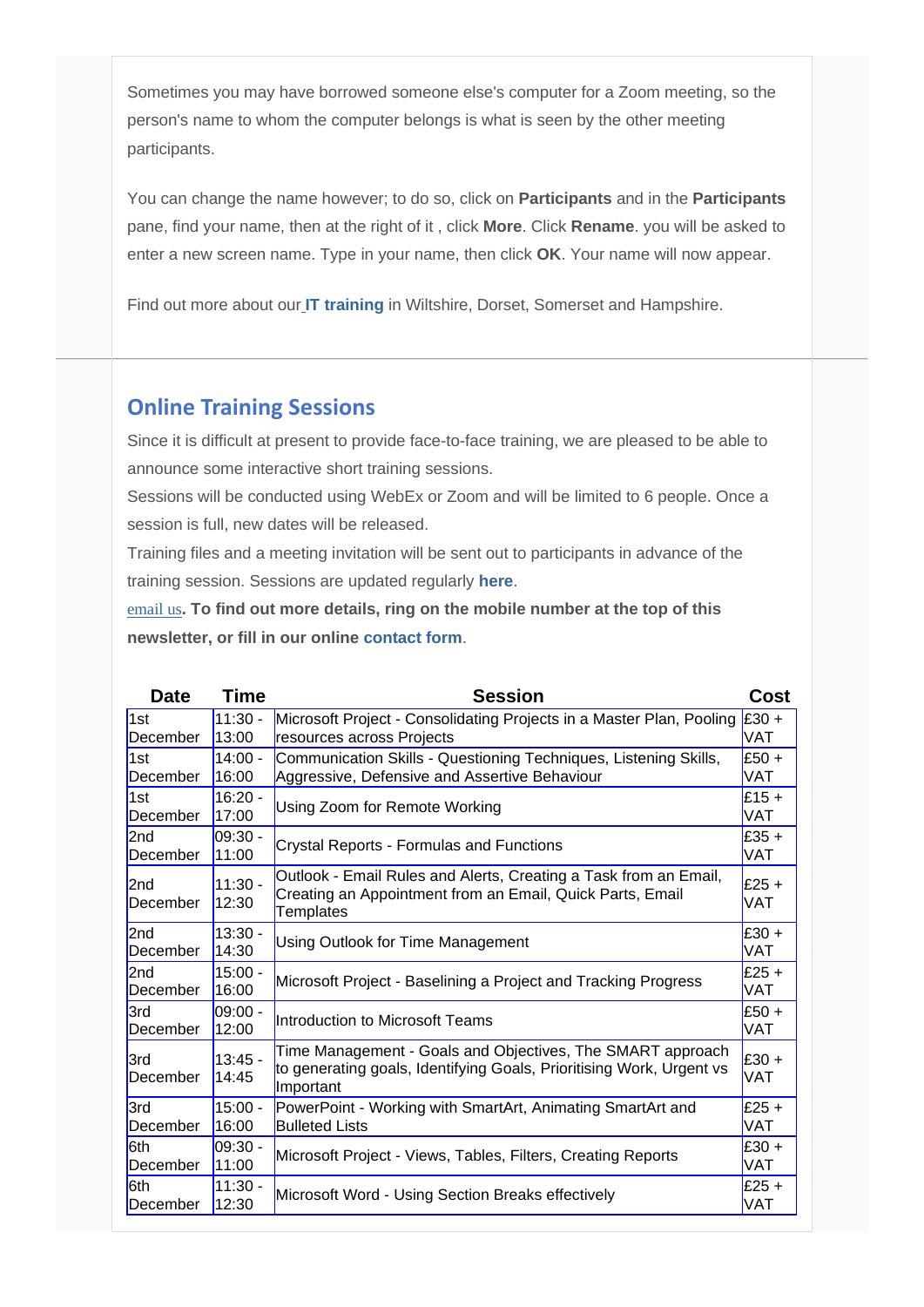| 6th              | $13:30 -$          | Excel - Named ranges, VLOOKUP                                                                                                                                  | $£25 +$               |
|------------------|--------------------|----------------------------------------------------------------------------------------------------------------------------------------------------------------|-----------------------|
| December         | 14:30              |                                                                                                                                                                | <b>VAT</b>            |
| 6th              | $15:00 -$          | <b>Excel Charting</b>                                                                                                                                          | $£25 +$               |
| December         | 16:00              |                                                                                                                                                                | <b>VAT</b>            |
| 7th              | 09:30 -            | <b>Excel - Date and Text Functions</b>                                                                                                                         | $£25 +$               |
| December         | 10:30              |                                                                                                                                                                | <b>VAT</b>            |
| 7th              | $11:30 -$          | Excel - Grouping worksheets, Calculations across worksheets,                                                                                                   | $£25 +$               |
| December         | 12:30              | Data Consolidation                                                                                                                                             | <b>VAT</b>            |
| 7th              | $13:30 -$          | Excel - IF, Nested IF, AND, OR, SUMIF, SUMIFS, COUNTIF,                                                                                                        | $£30 +$               |
| December         | 15:00              | COUNTIFS, AVERAGEIF, IFERROR                                                                                                                                   | <b>VAT</b>            |
| 8th<br>December  | 09:30 -<br>10:30   | Excel - Review of Basic Formulas, Absolute Cell References (fixed<br>cells), % of Totals, Using Quick Analysis for % of Totals and<br><b>Cumulative Totals</b> | $£25 +$<br><b>VAT</b> |
| 8th              | $11:00 -$          | Crystal Reports - Creating and Formatting a Report                                                                                                             | $£35 +$               |
| December         | 12:30              |                                                                                                                                                                | <b>VAT</b>            |
| 8th              | $13:30 -$          | Crystal Reports - The Section Expert and Advanced Formatting                                                                                                   | $£35 +$               |
| December         | 15:00              |                                                                                                                                                                | <b>VAT</b>            |
| 8th              | $15:30 -$          | <b>Excel PivotTables</b>                                                                                                                                       | £25 +                 |
| December         | 16:30              |                                                                                                                                                                | <b>VAT</b>            |
| 9th              | 09:30 -            | PowerPoint - Tables and Charts                                                                                                                                 | $£25 +$               |
| December         | 10:30              |                                                                                                                                                                | <b>VAT</b>            |
| 9th              | $11:00 -$          | Word - Working with Pictures and Drawing Objects - Inserting, Text £25 +                                                                                       | VAT                   |
| December         | 12:00              | Wrapping, Sizing, Effects                                                                                                                                      |                       |
| 9th              | $13:30 -$          | Microsoft Project - Creating a resource sheet, Assigning resources                                                                                             | $£30 +$               |
| December         | 15:00              | to tasks                                                                                                                                                       | VAT                   |
| 9th              | $15:30 -$          | <b>Excel PivotTables</b>                                                                                                                                       | $£25 +$               |
| December         | 16:30              |                                                                                                                                                                | <b>VAT</b>            |
| 9th              | 09:15 -            | PowerPoint - Using SmartArt, Animating bulleted lists and                                                                                                      | $£25 +$               |
| December         | 10:15              | SmartArt, Using Drawing Tools, Manipulating Pictures                                                                                                           | <b>VAT</b>            |
| 9th              | $11:00 -$          | Coaching Skills - the key to successful delegation                                                                                                             | $£50+$                |
| December         | 13:00              |                                                                                                                                                                | <b>VAT</b>            |
| 9th              | $13:30 -$          | Microsoft Project - Adding costs to projects                                                                                                                   | $£25 +$               |
| December         | 14:30              |                                                                                                                                                                | VAT                   |
| 9th              | $15:00 -$          | <b>Crystal Reports - Parameter Queries</b>                                                                                                                     | $£35 +$               |
| December         | 16:30              |                                                                                                                                                                | <b>VAT</b>            |
| 10th             | 09:30 -            | Word - Using Word tables, General Word hints and tips                                                                                                          | $£25 +$               |
| December         | 10:30              |                                                                                                                                                                | <b>VAT</b>            |
| 10th             | $11:00 -$          | PowerPoint - Using SmartArt, Animating bulleted lists and                                                                                                      | $£25 +$               |
| December         | 12:00              | SmartArt, Using Drawing Tools, Manipulating Pictures                                                                                                           | VAT                   |
| 10th             | $13:15 -$          | Crystal Reports - Crosstabs                                                                                                                                    | $£35 +$               |
| December         | 14:45              |                                                                                                                                                                | VAT                   |
| 10th             | $15:00 -$          | Microsoft Project - Creating a resource sheet, Assigning resources                                                                                             | $£30 +$               |
| December         | 16:30              | to tasks                                                                                                                                                       | VAT                   |
| 13th             | 09:30 -            | <b>Excel Pivot Tables</b>                                                                                                                                      | $£25 +$               |
| December         | 10:30              |                                                                                                                                                                | VAT                   |
| 13th             | $11:30 -$          | Excel - Sorting, Filtering, Conditional Formatting                                                                                                             | $£25 +$               |
| December         | 12:30              |                                                                                                                                                                | VAT                   |
| 13th             | $13:30 -$          | Crystal Reports - Working with SubReports                                                                                                                      | $£35 +$               |
| December         | 14:30              |                                                                                                                                                                | VAT                   |
| 13th             | $15:00 -$          | Time Management - Setting goals and priorities, Urgent vs                                                                                                      | $£30 +$               |
| December         | 16:00              | Important                                                                                                                                                      | VAT                   |
| 14th             | $09:30 -$          | Microsoft Project - Adding costs to projects                                                                                                                   | £25 $+$               |
| December         | 10:30              |                                                                                                                                                                | VAT                   |
| 14th             | $11:30 -$          | Microsoft Project - Baselining a Project and Tracking Progress                                                                                                 | £25 $+$               |
| December         | 12:30              |                                                                                                                                                                | VAT                   |
| 14th<br>December | $13:30 -$<br>14:30 | Outlook - Emails Rules and Alerts, Creating a Task from an Email,<br>Creating an Appointment from an Email, Quick Parts, Email<br>Templates                    | $£25 +$<br>VAT        |